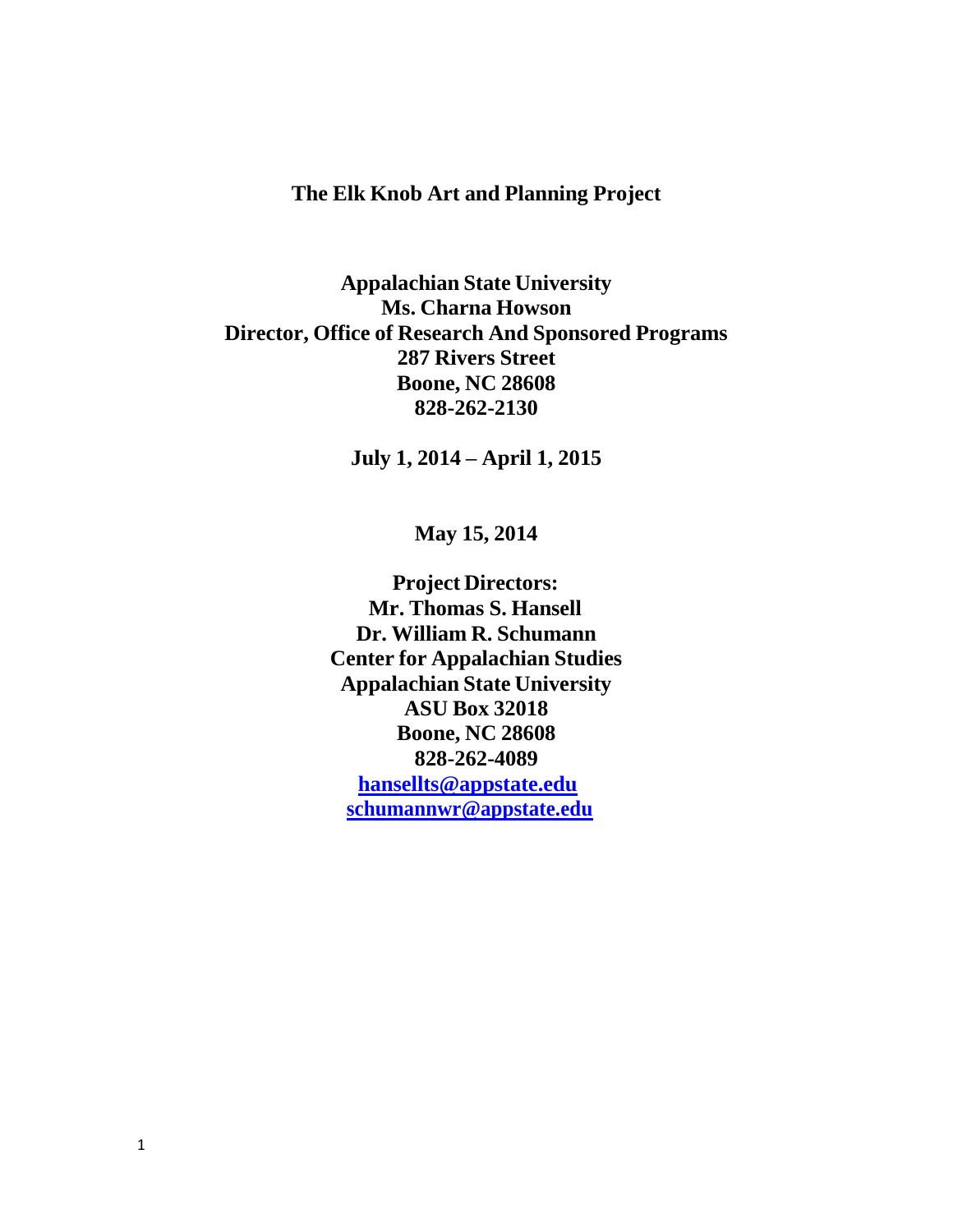#### **PROJECT FOCUS**

Appalachian State University (ASU) will collaborate with The Elk Knob Community Heritage Organization and other local organizations to develop a sustainability plan that can facilitate independent community development work based on more than a decade of collaboration with ASU. Student researchers will administer a sustainable community planning workshop and implement and update a public art plan to promote local heritage and encourage area tourism in the communities of Meat Camp, Pottertown, and Sutherland, NC.

#### **PROJECT DETAILS**

HON 3515, Community Based Art, Tom Hansell

### **COMMUNITY PARTNER**

The Elk Knob Community Heritage Council

#### **NEED**

Appalachian State University has engaged with residents of the rural mountain communities surrounding Elk Knob in Ashe and Watauga Counties, North Carolina for over a decade. In the year 2000, these communities faced the potential of radical transformation via the development of a ski slope and/or gated community. With the help of ASU, the Nature Conservancy purchased the land being considered for development. That land is now Elk Knob State Park. The Elk Knob Community Heritage Organization (EKCHO) was founded in 2008 by community members of Meat Camp, Pottertown, and Sutherland, North Carolina to promote the natural and cultural heritage of the communities surrounding Elk Knob State Park. In 2009 ECHKO conducted a needs assessment and identified several areas of concern, including an assault on natural resources and farms by development, loss of community heritage, and lack of a community meeting space. In 2010 ASU's Center for Appalachian Studies worked with EKCHO and the Watauga County Arts Council to develop a five-year public art plan for the EKCHO area that begins to address these critical community issues. Between 2012 and 2014 ASU students helped implement EKCHO's art plan by developing community-based art projects that highlight the area's unique heritage. While the Center for Appalachian Studies will continue working with these communities, this year's ATP project will focus on fostering a stable transition to community-based, community-led planning related to the public art and cultural-environmental heritage assets created through community-university partnerships since 2000.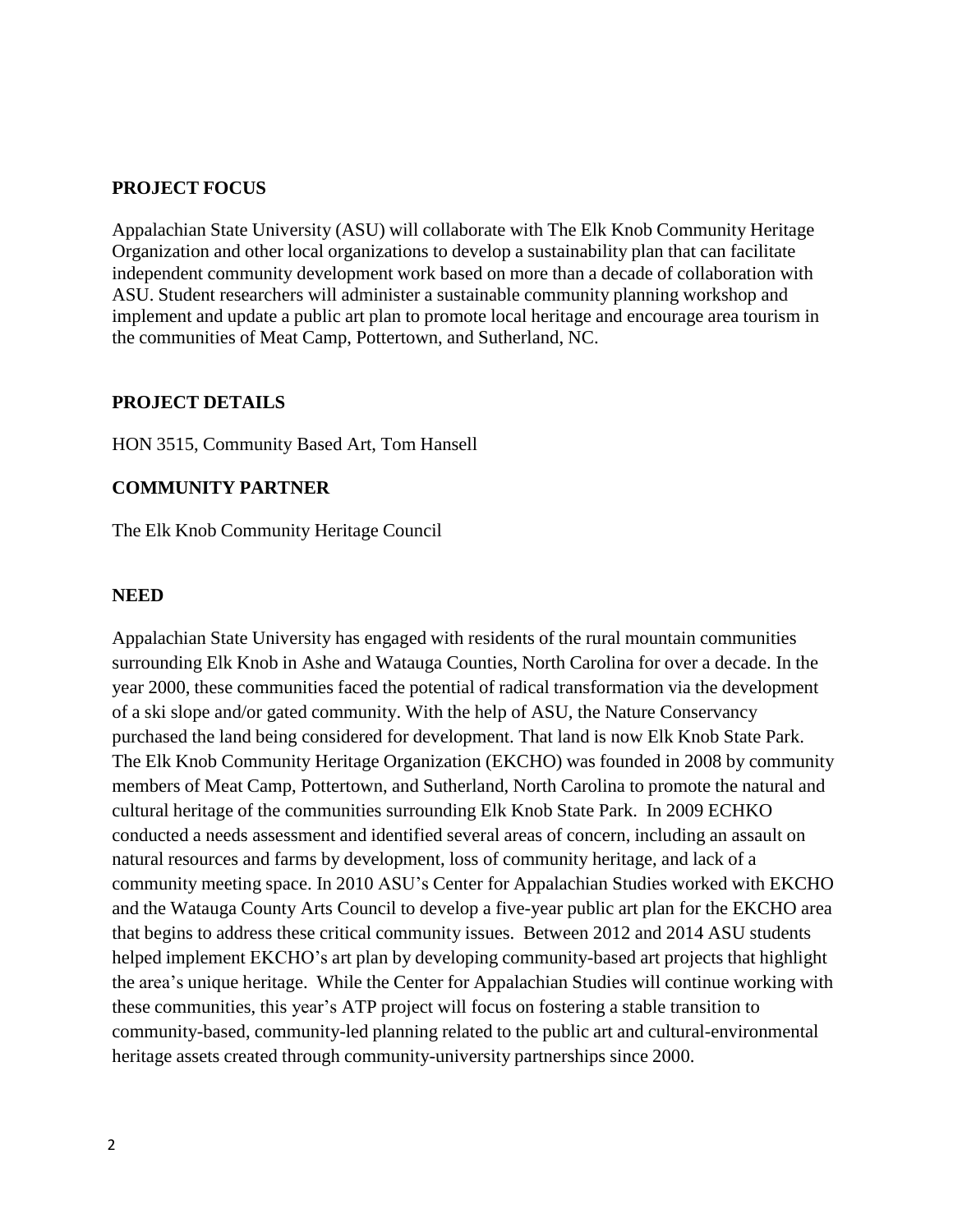For 2014 – 2015, the Center for Appalachian Studies will engage students and the local community to identify and help implement a community development plan that enables local, sustainable decision-making; students will also create new collaborative works of art designed to help sustain community life. Connecting these activities, students will also help update the public art plan, which expires in 2015.

# **PLANNED MEETINGS WITH THE COMMUNITY PARTNER**

- July 2014 Site visit with Elk Knob State Park staff to discuss coordinating local community development planning with park activities, including funding initiatives
- September 2014 Students introduced to the ECKHO communities through volunteering at Elk Knob Community Day (September 13).
- October 2014 Student meetings to identify next steps for creating and installing public art pieces; presentation of draft to ECKHO.
- November 2014 Presentation of public art in community.
- December 2014 Presentation to the Appalachian Regional Commission's Appalachian Teaching Project in Washington, D.C.

### **ADDITIONAL PRESENTATIONS**

- Presentation of student work on local television (Cable Channel 21 in Watauga County, NC) and/or local radio (WASU 90.5 FM in Boone, NC). Dec 2014-Jan 2015.
- Student-led strategic visioning meeting in ECKHO area to identify community-based priorities, Dec. 2014.
- Presentation at Appalachian Studies Association Conference in Johnson City, TN March 27-29, 2015.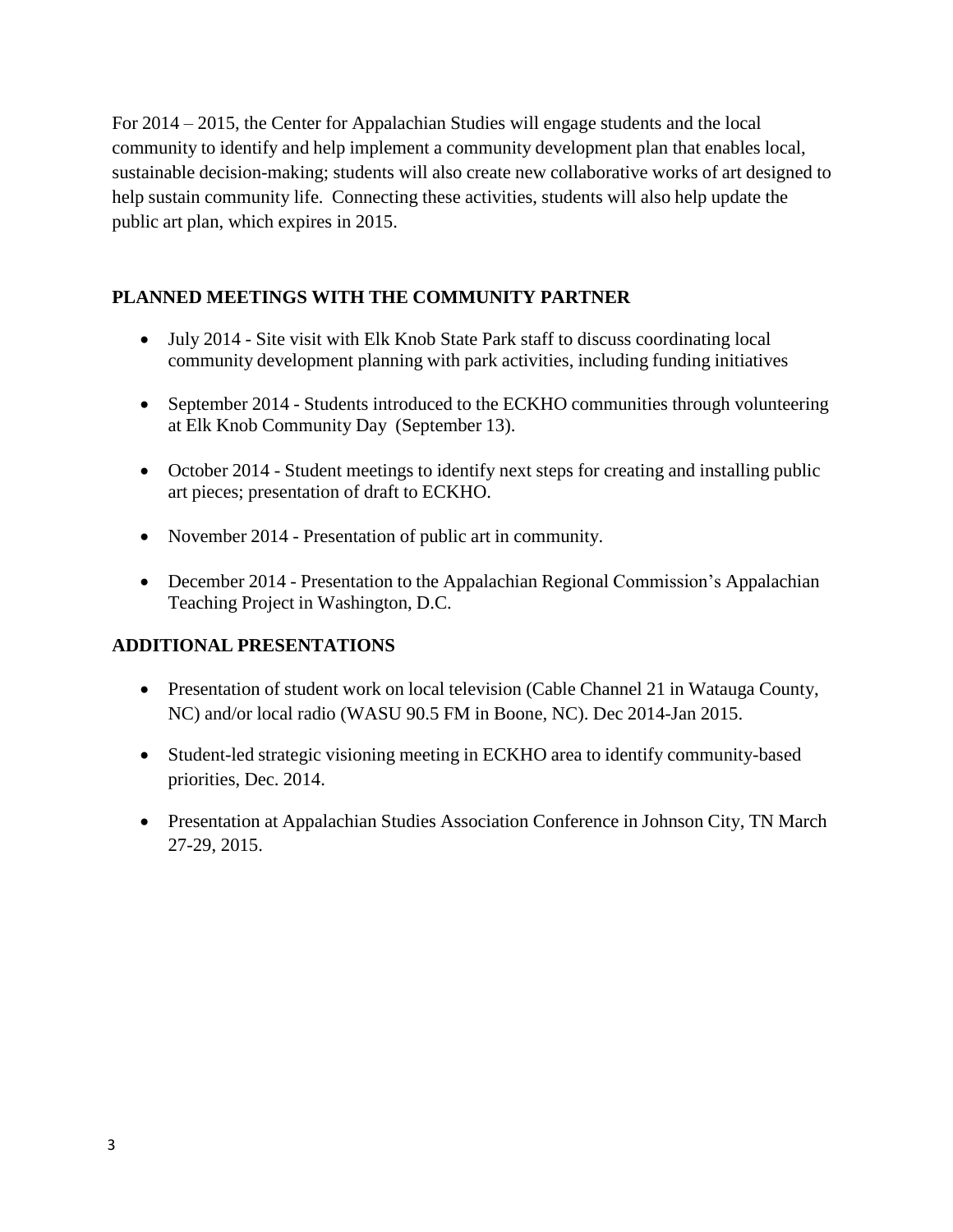#### **OVERVIEW OF THE PROJECT**

Dr. Schumann and Mr. Hansell will train students in strategies for facilitating and administering community visioning sessions in rural communities. Students will create discussion questions and develop presentation assets during regular workshop meetings of the ATP course. Mr. Hansell will supervise the Elk Knob Community Based Art Project to facilitate students and community members in collaboration to promote sustainable development of the Elk Knob community, which will be accomplished via the implementation of a public art plan and the solicitation of feedback about future community development planning in the area. Students in HON 3515 will engage in community-based research about the culture, history, and natural world around Elk Knob, including course readings specific to the area and the Appalachian region in general. Students will also gain a global overview of community-based art while working on an arts project with an Appalachian community organization. Dr. Schumann will periodically meet with the class to train students in organizing presentations for different audiences and administering community feedback meetings. The art work(s) created by students will be based on community feedback and student interpretations of sites identified for art installations by the ECKHO art plan.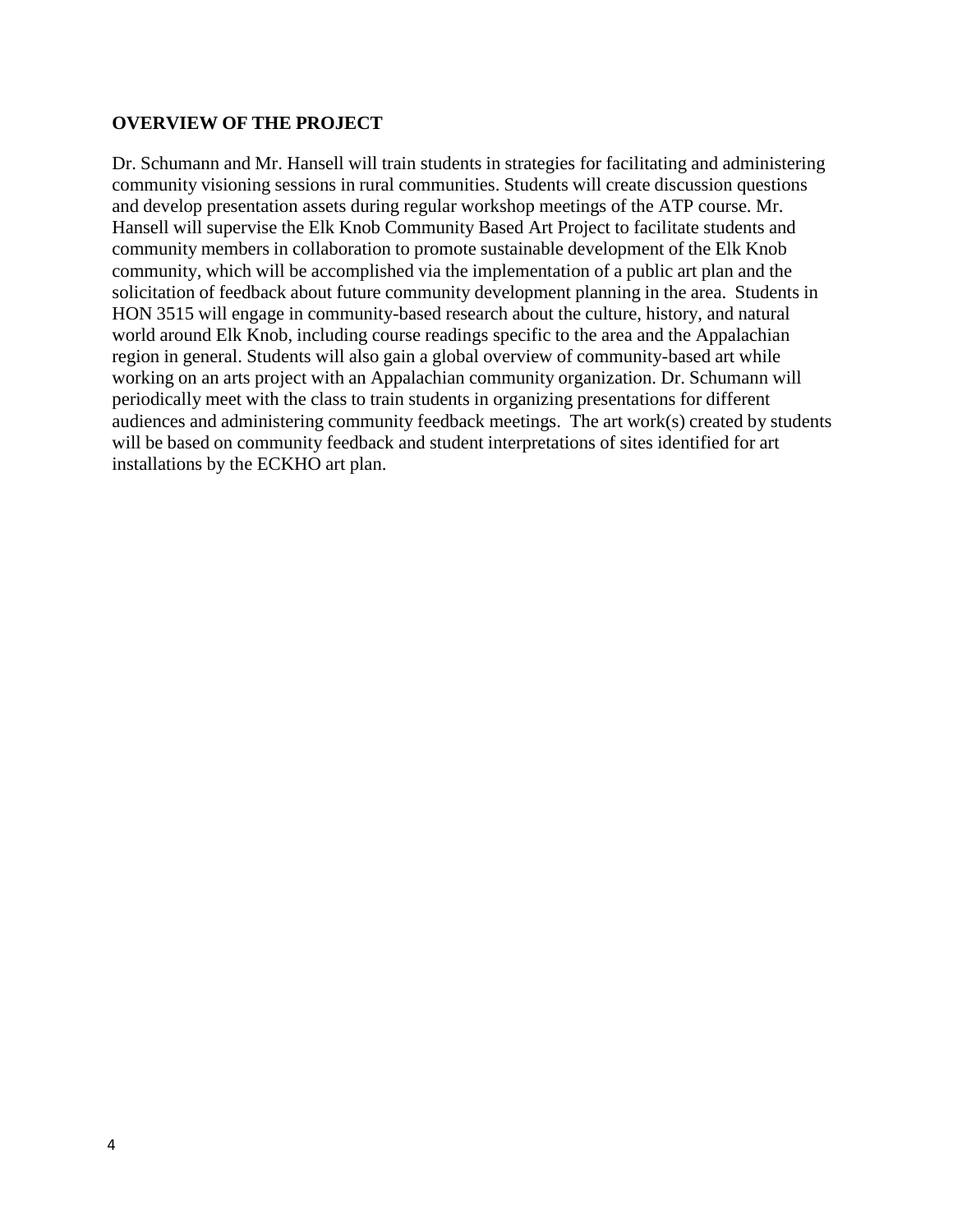# **GOALS AND OBJECTIVES**

The 2014-15 project is consistent with the goals and objectives of the Appalachian Regional Commission by virtue of developing the socioeconomic assets of rural Appalachian communities.

### **ARC Goals:**

- *Strengthen the capacity of Appalachian people to compete in the global economy.* Public art installations will add value to the local tourism economy of ECKHO, which is strengthened by the proximity of ECKHO to the larger tourism economies of Ashe and Watagua Counties, NC.
- *Develop and improve the region's infrastructure.* The art installations and the advancement of the community plan will accentuate and identify additional value in the community-based assets of the ECKHO communities.

### **Project Specific Goals/Objectives:**

- Students will build capacity in sustainable community development and help develop community capacity for autonomous action.
- Students will administer a community visioning session to identify consensus on next steps in community development process.
- Students will work with EKCHO to develop and interpret a public art site.
- Students will work with community members in meaningful, responsive ways, including learning about the community through historic site research.
- Students will be responsive to the community's aesthetic requirements, or how the local community wants to visually represent itself.
- Students will develop leadership skills and awareness of community assets that can foster sustainability.
- Students will be engaged as active learners and participants in community projects, starting with Elk Knob Community Day and concluding with the opening of their art project.
- Student will update art plan.